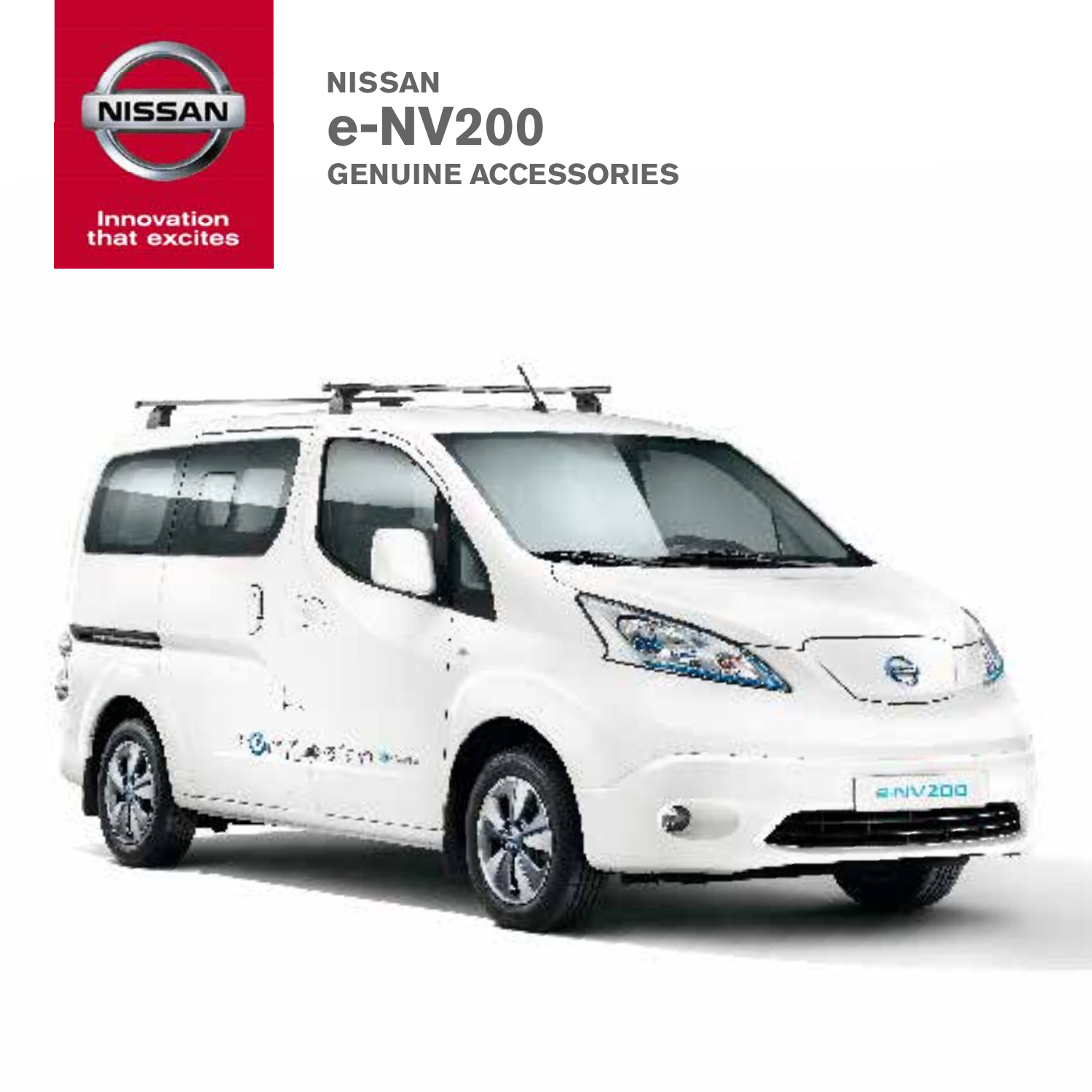3





4



Textile seat covers eco material<sup>(10)</sup> Plastic floor protection and trunk entry guard<sup>(43, 11)</sup> Rubber mat<sup>(09, 28)</sup>

 $\mathcal{L}_{\mathcal{C}}$  ,  $\mathcal{L}_{\mathcal{C}}$ 

2

Build your resistance with tough rubber mats and textile seat covers, plastic floor and door protection and a heavy-duty 3-bar load carrier or luggage rack.

> 1\_Load carrier 3 bars\*(55)  $2$ Side bars<sup>(49)</sup> 3\_French door plastic protection complete protection 4 parts<sup>(34)</sup> 4\_Luggage rack\*<sup>(58)</sup> 5\_Wind deflector (53) On the cover: Front and rear mud guards<sup>(51-52)</sup>, load carrier steel, 2 bars<sup>\*(54)</sup>, Zero Emission Sticker (Dark Grey)<sup>(05)</sup>

# READY FOR ACTION

\*Max payload 100kg



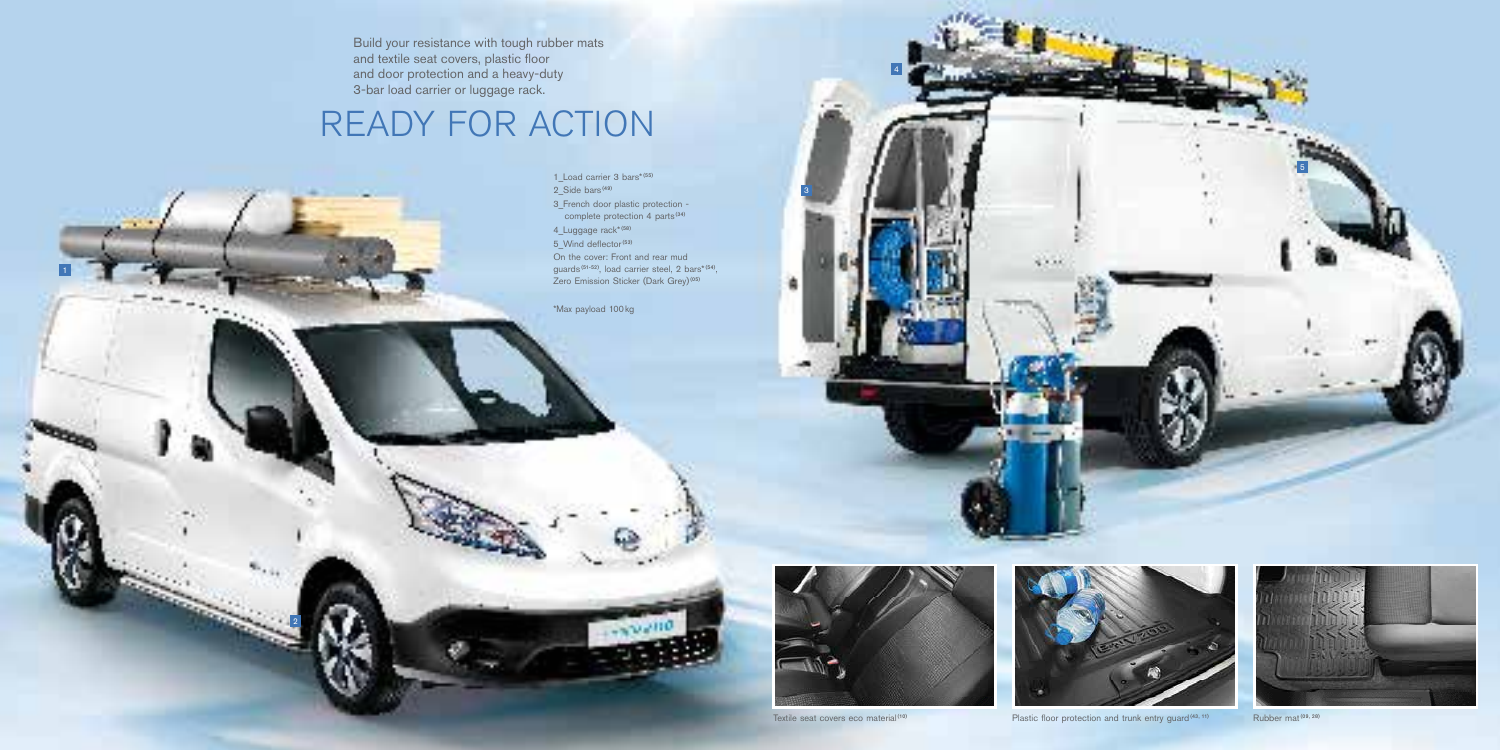1

4



Sliding door protection grille<sup>(48)</sup> System bars for multi partition net<sup>(27)</sup>

3

2

1\_Body side mouldings<sup>(50)</sup> 2 Front and rear mud guards<sup>(51-52)</sup> 3\_French door plastic protection lower area protection 2 parts<sup>(35)</sup> 4\_Rear hatch door protection grille 5\_Wind deflectors<sup>(53)</sup> 6\_Front and rear parking system<sup>(06-08)</sup>



6

**HANNA** 

# NEAT AND TIDY

Make a clean delivery with a front and rear parking system, organise your goods with a partition net and protect them from prying eyes thanks to a rear hatch grill.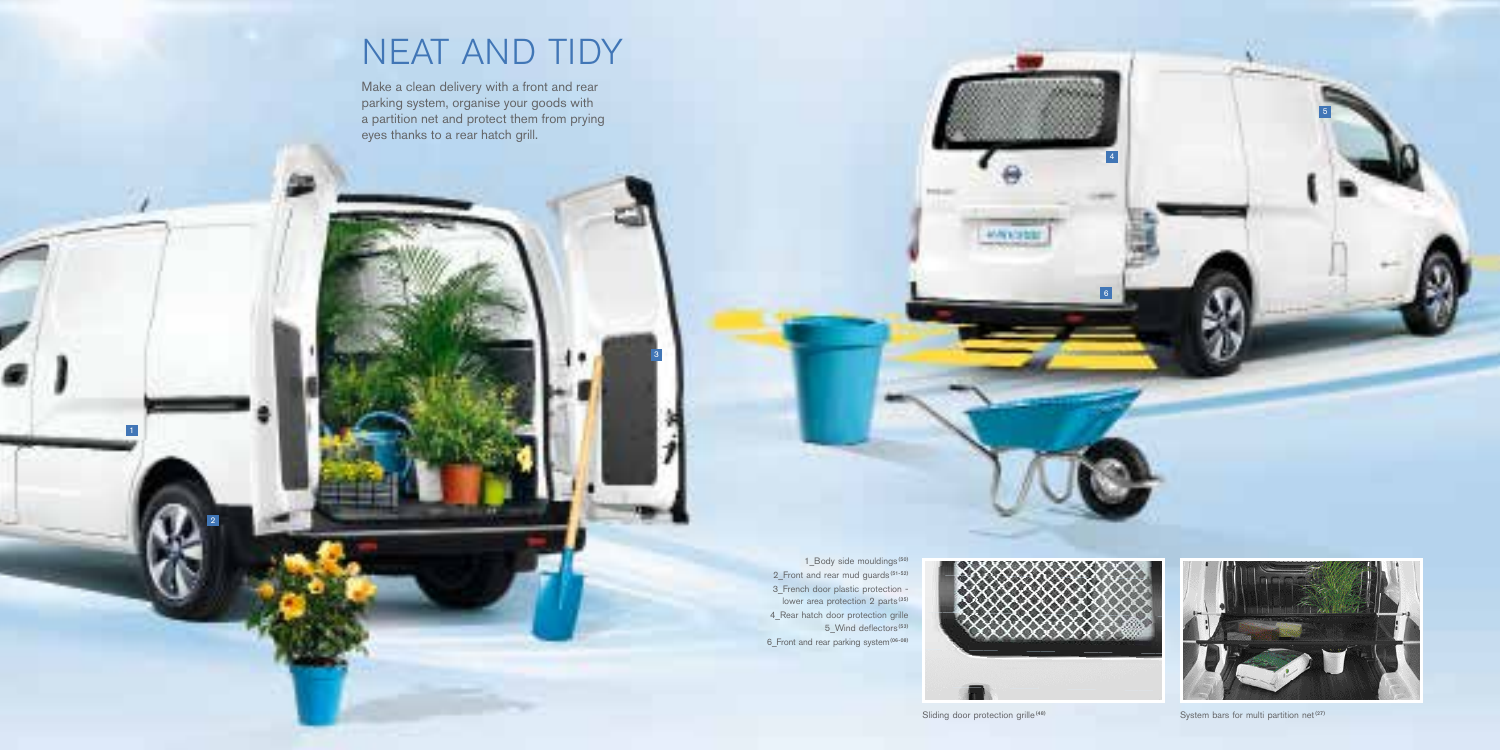

2



2

## FULLY EQUIPPED

### **NISSAN** EXTENDED WARRANTY

Upgrade your eNV200 with Nissan Genuine Accessories. From smartphone and tablet holders to protective liners and mats, they're custom-designed with your needs in mind.

1 Zero Emission Sticker (Dark Grey)<sup>(05)</sup> 2 Front and rear mud guards<sup>(51-52)</sup> 3 Smartphone holder 360 grip (White)<sup>(12)</sup> 4 Universal tablet holder (Black)<sup>(15)</sup>

In case of a repair, only Nissan genuine parts will be used and fitted by Nissan trained technicians.

Nissan Extended Warranty allows you to benefit from your e-NV200 warranty for a longer period or mileage.

Your Nissan Extended Warranty also includes complementary Nissan Roadside Assistance for the duration of your policy, giving you pan-European coverage 24 hours a day, 365 days a year.



# SERVICE CONTRACTS

The range of available contracts will enable you to select the one that best suits your needs.

NISSAN Extended Warranty brings peace of mind to you and any owner of the vehicle after you, as it can be transferred, should you sell the vehicle privately.

Give your e-NV200 the care it deserves with a Nissan Service Plan and save money in the long run.

Our Service Plans cover all the standard servicing requirements for your e-NV200.

Our Service Plans give you the option to fix your service costs for up to 5 years.

Your Service Plan covers all the checks and replacements required by your Nissan's individual service schedule.

Benefit from the use of Genuine Nissan Parts fitted by our trained technicians.

A well-maintained vehicle has a greater resale value.

And if you sell your Nissan before your coverage expires, the new owner will benefit from the residual contract.

### **CUSTOMISATION**

| (04) Zero Emission Sticker - Light Grey for Dark colors Black, Red     | G6820-4FA0A |
|------------------------------------------------------------------------|-------------|
| (05) 2ero Emission Sticker - Dark Grey for Light colors White, Silver, | G6820-4FA0B |

Nissan Genuine Accessories **Nissan Approved Accessories** 

### **TECHNOLOGY ASSISTANCE**

| (06) <b>Exercise Front parking system (main kit)</b> | KE512-99901 |
|------------------------------------------------------|-------------|
| (07) Front parking system (sub kit)                  | KE512-99930 |
| $(08)$ <b>Rear parking system</b>                    | KE511-99903 |

### **INTERIOR UTILITY**

| (09) Electry guards - front                                                  | KE967-4F000        |                      |
|------------------------------------------------------------------------------|--------------------|----------------------|
| (10) Electrile seat covers eco material (front seats)                        | KE860-4F000        | <sub>(</sub>         |
| (11) Trunk entry guard                                                       | KE967-4F020        | $\overline{(\cdot)}$ |
| (12) Smartphone holder 360 grip (White)                                      | KS289-360WH        | $\left($             |
| (13) Smartphone holder 360 grip (Black)                                      | KS289-360BL        | $\overline{(\cdot)}$ |
| (14) Smartphone holder Ugrip (Black)                                         | <b>KS289-UG0BL</b> | 0                    |
| (15) Universal tablet holder (Black)                                         | KS289-TH0BLO       |                      |
| (16) Nomadic ashtray                                                         | F8800-89925        | $\overline{(\cdot)}$ |
| (17) Telephone cup holder + protective sock                                  | KE930-00300        | $\overline{(\cdot)}$ |
| (18) Utility hook                                                            | H4937-4FA00        | $\overline{(\cdot)}$ |
| (19) Armrest Black Textile (single set including 1 adaptor) LHD              | KS877-JX100        | $\overline{(\cdot)}$ |
| (20) Armrest Black Vinyl (single set including 1 adaptor) LHD                | KS877-JX103        | $\overline{(\cdot)}$ |
| (21) Armrest with storage Black Textile (single set including 1 adaptor) LHD | KS877-JX111        |                      |
| (22) Armrest with storage Black Vinyl (single set including 1 adaptor) LHD   | KS877-JX113        |                      |
|                                                                              |                    | $\left($             |

### **STORAGE & SEPARATOR**

| $(23)$ Dog guard - partition rack        | KE964-4F000 |
|------------------------------------------|-------------|
| (24) Hard trunk liner                    | KE965-4F0H0 |
| (25) Soft trunk liner                    | KE965-4F0S0 |
| (26) Multi-partition net                 | H4935-4FA00 |
| (27) System bars for multi partition net | H3885-4FA00 |

(33) The Trunk mat without ear KE840-4F000

**MATS**

### (28) Rubber mat set, Front LHD - non COLD2 & COLD2 KE748-4F089 (29) Rubber mat set, Front and rear LHD - non COLD2 & COLD2 KE748-4F189 (30) Textile standard mat set, Front LHD - non COLD2 & COLD2 KE745-4F001 (31) Textile standard mat set, Front and rear LHD - non COLD2 & COLD2 KE745-4F201 (32) Trunk mat with ears KE840-4F001

- $(34)$  **D** French  $(35)$  **French**
- $(36)$  French do  $(37)$  French do
- (38) Hatchbac
- (39) Hatchbac
- $(40)$  Hatchbad  $(41)$  Interior s
- $(42)$  OE side
- $(43)$  Plastic
- $(44)$  Rear hat  $(45)$  Rear panel
- $(46)$  Sliding do
- $(47)$  Sliding do

### $(48)$  **Sliding**

- 
- $(49)$  Side b  $(50)$  **Body**  $(51)$  **EV** Mud g
- $(52)$  **EV** Mud g  $(53)$   $\Box$  Wind

- $(54)$  **Load of**  $(55)$  Load of 56) **Lugga**
- 57) Luggage  $(58)$  **Lugga**

### **ORDERING** INFORMATION

### **ALLOY WHEELS**

| $(01)$ OE alloy wheel $(x1)$             | 40300-4FA1A |
|------------------------------------------|-------------|
| (02) OE wheel cover                      | 40315-4FA0A |
| (03) <b>Exercise</b> Lockable wheel nuts | KE409-89951 |

Ask your sales representative about including accessories in you Nissan finance deal and benefit from a financing plan that suits you.

- 
- 3 years or 100,000 KM if fit at PDI by Nissan dealers (Parts and labour) 12 months if fit by 3rd Party or customer (Parts only / unlimited mileage)
- 2 years or 100,000 KM if fit at PDI by Nissan dealers (Parts and labour) 12 months if fit by 3rd Party or customer (Parts only/unlimited mileage)



### **INTERIOR PROTECTION**

| door plastic protection - complete protection 4 parts            | KE680-JX130 |
|------------------------------------------------------------------|-------------|
| door plastic protection - lower area protection 2 parts          | KE680-JX131 |
| or protection cladding                                           | KE547-JX082 |
| ors protection grilles                                           | KE968-JX100 |
| k door plastic protection complete protection 2 parts            | KE680-JX230 |
| k door plastic protection lower area protection 1 parts          | KE680-JX231 |
| k door protection cladding                                       | KE547-JX081 |
| paration window protection grille                                | KE968-JX400 |
| ail + extra anchorage points for interior rail (set of 2 pieces) | KE935-4F000 |
| floor protection                                                 | KE680-4F050 |
| atch door protection grille                                      | KE968-JX200 |
| el plastic protection kit: 2 parts                               | KE680-JX020 |
| or plastic protection complete protection 4 parts                | KE680-JX010 |
| or plastic protection lower area protection 2 parts              | KE680-JX011 |
| door protection grille (LH/RH 2 pcs)                             | KE968-JX300 |
|                                                                  |             |

### **EXTERIOR PROTECTION**

| ars                          | KE543-JX010 |
|------------------------------|-------------|
| side mouldings               | KE760-JX020 |
| uards (set of 2), front      | KE788-4F085 |
| uards (set of 2), rear       | KE788-4F086 |
| deflectors (set of 2), front | KE800-JX010 |

### **LOAD CARRIERS**

| carrier steel (2 bars, regular use)  | KE730-JX002 |
|--------------------------------------|-------------|
| carrier (3 bars, professional use)   | KE730-JX003 |
| ge net                               | KE966-75R00 |
| net, horizontal                      | KE966-74R00 |
| ge rack (French doors or hatch door) | G3520-4FA00 |

| kit (hard plastic box) | KE930-00021 |
|------------------------|-------------|
| kit (soft bag)         | KE930-00026 |
| cket                   | KE930-00111 |
| pack (triangle x1)     | KE930-00028 |
| ack (triangle x2)      | KE930-00029 |
| triangle               | KE930-00017 |
| triangles (set of 2)   | KE930-00018 |

### **SAFETY**

- 59) First aid  $(60)$  First aid  $(61)$  Safety is  $(62)$  **EW** Safety  $(63)$  Safety pa
- $(64)$  Warning  $(65)$  Warning